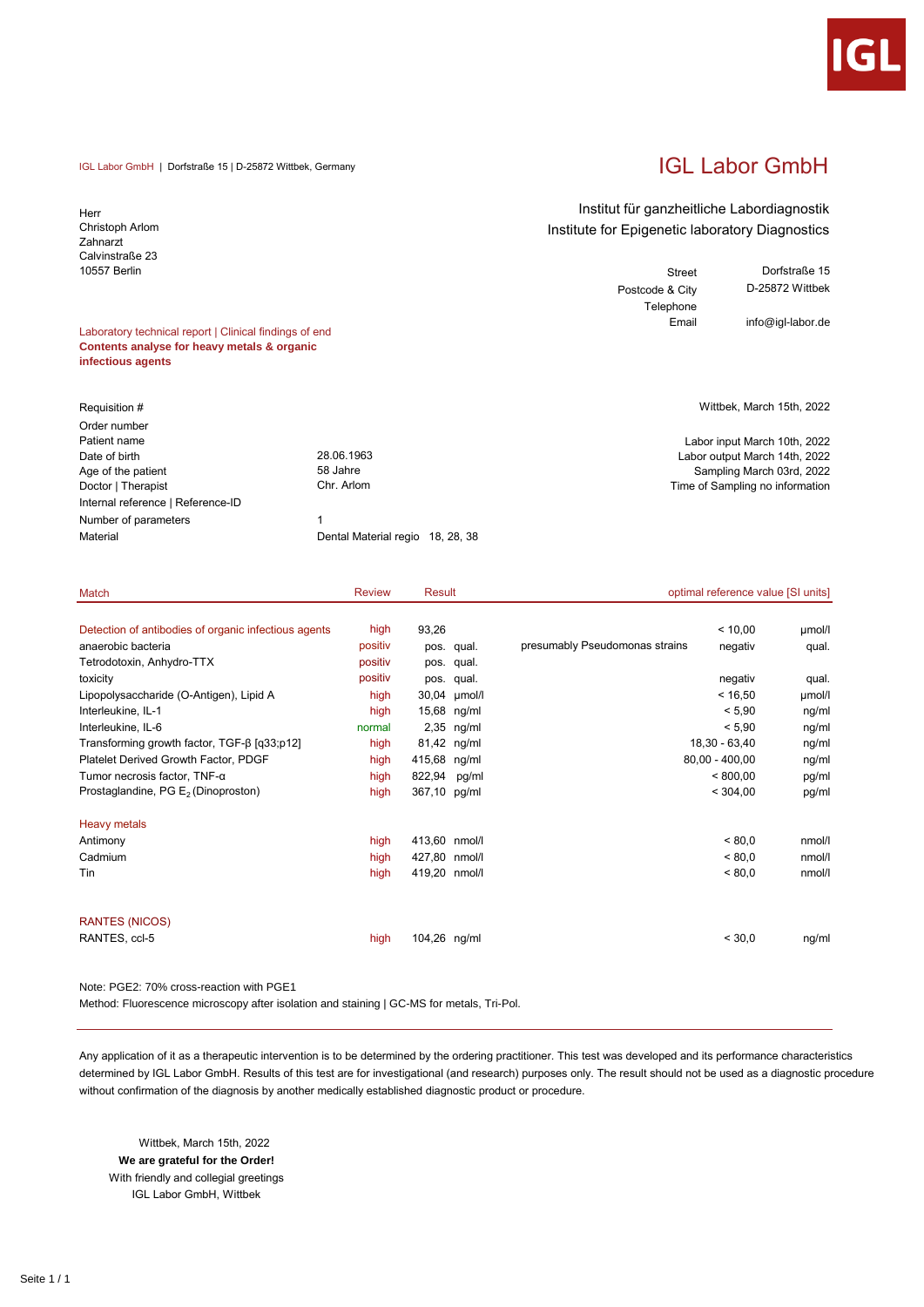IGL Labor GmbH | Dorfstraße 15 | D-25872 Wittbek, Germany

Christoph Arlom Zahnarzt Calvinstr. 23 10557 Berlin

# IGL Labor GmbH

### Institut für ganzheitliche Labordiagnostik Institute for Epigenetic laboratory Diagnostics

| Laboratory technical report   Clinical findings of |                 | <b>Street</b><br>Postcode & City<br>Telephone<br>Email | Dorfstraße 15<br>D-25872 Wittbek<br>+49 4845 791 640<br>info@igl-labor.de |
|----------------------------------------------------|-----------------|--------------------------------------------------------|---------------------------------------------------------------------------|
| end                                                |                 |                                                        |                                                                           |
| Contents analyse for heavy metals & organic        |                 |                                                        |                                                                           |
| infectious agents                                  |                 |                                                        |                                                                           |
|                                                    |                 |                                                        |                                                                           |
| Requisition #                                      |                 |                                                        | Wittbek, February 08th, 2021                                              |
| Order number                                       |                 |                                                        |                                                                           |
| Patient name                                       |                 |                                                        | Labor input February 04th, 2021                                           |
| Date of birth                                      | 22.06.1984      |                                                        | Labor output February 08th, 2021                                          |
| Age of the patient                                 | 37 Jahre        |                                                        | Sampling January 28th, 2021                                               |
| Doctor   Therapist                                 | Christoph Arlom |                                                        | Time of Sampling --:-- a.m.                                               |
| Internal reference   Reference-ID                  |                 |                                                        |                                                                           |
| Number of parameters                               |                 |                                                        |                                                                           |

| Match                                                | <b>Review</b> | Result        |              | optimal reference value [SI units]        |        |  |
|------------------------------------------------------|---------------|---------------|--------------|-------------------------------------------|--------|--|
| Detection of antibodies of organic infectious agents | high          | 17,25         |              | < 10,00                                   | µmol/l |  |
| anaerobic bacteria                                   | positiv       |               | neg. qual.   | presumably Pseudomonas strains<br>negativ | qual.  |  |
| Tetrodotoxin, Anhydro-TTX                            | positiv       |               | neg. qual.   |                                           |        |  |
| toxicity                                             | positiv       |               | pos. qual.   | negativ                                   | qual.  |  |
| Lipopolysaccharide (O-Antigen), Lipid A              | high          |               | 23,88 µmol/l | < 16,50                                   | µmol/l |  |
| Interleukine, IL-1                                   | high          |               | 10,94 ng/ml  | < 5,90                                    | ng/ml  |  |
| Interleukine, IL-6                                   | high          |               | 15,61 ng/ml  | < 5,90                                    | ng/ml  |  |
| Transforming growth factor, $TGF-β$ [q33;p12]        | high          |               | 76,47 ng/ml  | 18,30 - 63,40                             | ng/ml  |  |
| Platelet Derived Growth Factor, PDGF                 | normal        | 351,08 ng/ml  |              | $80,00 - 400,00$                          | ng/ml  |  |
| Tumor necrosis factor, $TNF-\alpha$                  | normal        | 683,92 pg/ml  |              | < 800,00                                  | pg/ml  |  |
| Prostaglandine, PG E <sub>2</sub> (Dinoproston)      | high          | 354,27 pg/ml  |              | < 304,00                                  | pg/ml  |  |
| <b>Heavy metals</b>                                  |               |               |              |                                           |        |  |
| Mercury, inorganic                                   | high          | 344,60 nmol/l |              | < 80.0                                    | nmol/l |  |
| Cadmium                                              | high          | 495,10 nmol/l |              | < 80.0                                    | nmol/l |  |
| <b>RANTES (NICOS)</b>                                |               |               |              |                                           |        |  |
| RANTES, ccl-5                                        | high          |               | 69,27 ng/ml  | < 30,0                                    | ng/ml  |  |

Note: PGE2: 70% cross-reaction with PGE1

Method: Fluorescence microscopy after isolation and staining | GC-MS for metals, Tri-Pol.

Material Material Material regio 18, 48

Any application of it as a therapeutic intervention is to be determined by the ordering practitioner. This test was developed and its performance characteristics determined by IGL Labor GmbH. Results of this test are for investigational (and research) purposes only. The result should not be used as a diagnostic procedure without confirmation of the diagnosis by another medically established diagnostic product or procedure.

 Wittbek, February 08th, 2021 We are grateful for the Order! With friendly and collegial greetings IGL Labor GmbH, Wittbek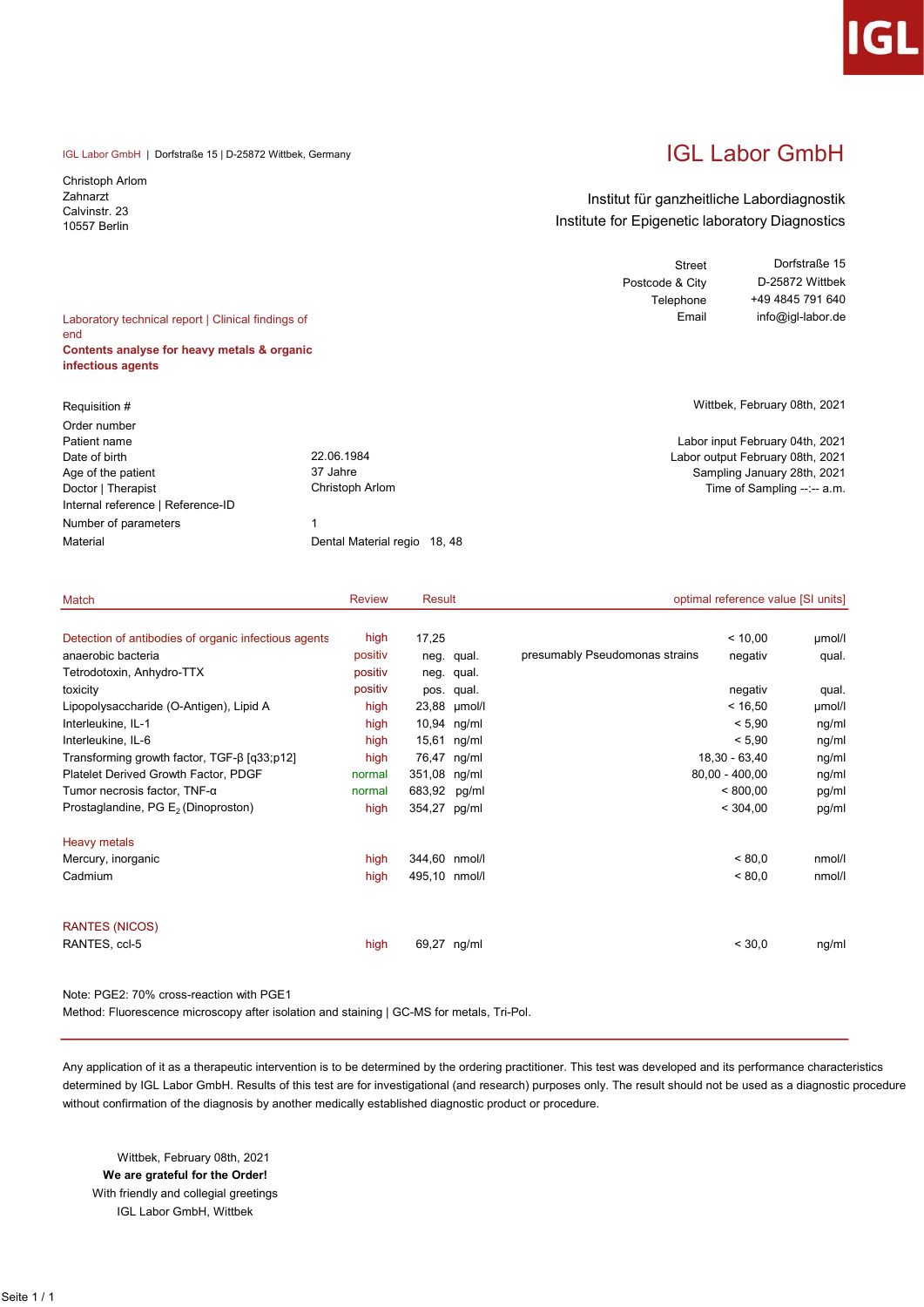#### IGL - Labor GmbH | Dorfstraße 15 | D-25872 Wittbek, Germany

Praxis Herr Christoph Arlom Zahnarzt Calvinstraße 23 D - 10557 Berlin

### Laboratory technical report | Clinical findings of end Contents analyse for heavy metals & organic infectious agents

| Requisition #                     |                                     |
|-----------------------------------|-------------------------------------|
| Order number                      |                                     |
| Patient name                      |                                     |
| Date of birth                     | 06.06.1978                          |
| Age of the patient                | 43 Years                            |
| Doctor   Therapist                | Herr Ch. Arlom                      |
| Internal reference   Reference-ID |                                     |
| Number of parameters              | 1                                   |
| Material                          | Dental Material regio 18, 28, 38 48 |

# IGL-Labor GmbH

### Institut für ganzheitliche Labordiagnostik Institute for Epigenetic laboratory Diagnostics

Street Postcode & City Telephone Email Dorfstraße 15 D-25872 Wittbek info@igl-labor.de

Wittbek, September 17th, 2021

Labor input September 15th, 2021 Labor output September 17th, 2021 Sampling August --th, 2021 Time of Sampling  $-:-$  a.m.

| Match                                                | <b>Review</b> | Result        |              | optimal reference value [SI units]        |        |
|------------------------------------------------------|---------------|---------------|--------------|-------------------------------------------|--------|
|                                                      |               |               |              |                                           |        |
| Detection of antibodies of organic infectious agents | high          | 42,08         |              | < 10,00                                   | umol/l |
| anaerobic bacteria                                   | positiv       |               | neg. qual.   | presumably Pseudomonas strains<br>negativ | qual.  |
| Tetrodotoxin, Anhydro-TTX                            | positiv       |               | neg. qual.   |                                           |        |
| toxicity                                             | positiv       |               | pos. qual.   | negativ                                   | qual.  |
| Lipopolysaccharide (O-Antigen), Lipid A              | high          |               | 24,15 µmol/l | < 16,50                                   | µmol/l |
| Interleukine, IL-1                                   | high          |               | 7 ng/ml      | < 5,90                                    | ng/ml  |
| Interleukine, IL-6                                   | high          |               | 6,94 ng/ml   | < 5,90                                    | ng/ml  |
| Transforming growth factor, $TGF-β$ [q33;p12]        | high          |               | 83,29 ng/ml  | 18,30 - 63,40                             | ng/ml  |
| Platelet Derived Growth Factor, PDGF                 | normal        | 355,60 ng/ml  |              | $80,00 - 400,00$                          | ng/ml  |
| Tumor necrosis factor, $TNF-\alpha$                  | normal        | 691,54        | pg/ml        | < 800,00                                  | pg/ml  |
| Prostaglandine, PG E <sub>2</sub> (Dinoproston)      | high          | 327,18 pg/ml  |              | < 304,00                                  | pg/ml  |
| <b>Heavy metals</b>                                  |               |               |              |                                           |        |
| Mercury, inorganic                                   | high          | 290,50 nmol/l |              | < 80.0                                    | nmol/l |
| Cadmium                                              | high          | 312,60 nmol/l |              | < 80.0                                    | nmol/l |
| Tin                                                  | high          | 275,30 nmol/l |              | < 80.0                                    | nmol/l |
| <b>RANTES (NICOS)</b>                                |               |               |              |                                           |        |
| RANTES, ccl-5                                        |               |               |              | < 30.0                                    |        |
|                                                      | high          |               | 45,60 ng/ml  |                                           | ng/ml  |

### Note: PGE2: 70% cross-reaction with PGE1

Method: Fluorescence microscopy after isolation and staining | GC-MS for metals, Tri-Pol.

Any application of it as a therapeutic intervention is to be determined by the ordering practitioner. This test was developed and its performance characteristics determined by IGL-Labor GmbH. Results of this test are for investigational (and research) purposes only. The result should not be used as a diagnostic procedure without confirmation of the diagnosis by another medically established diagnostic product or procedure.

 Wittbek, September 17th, 2021 We are grateful for the Order! With friendly and collegial greetings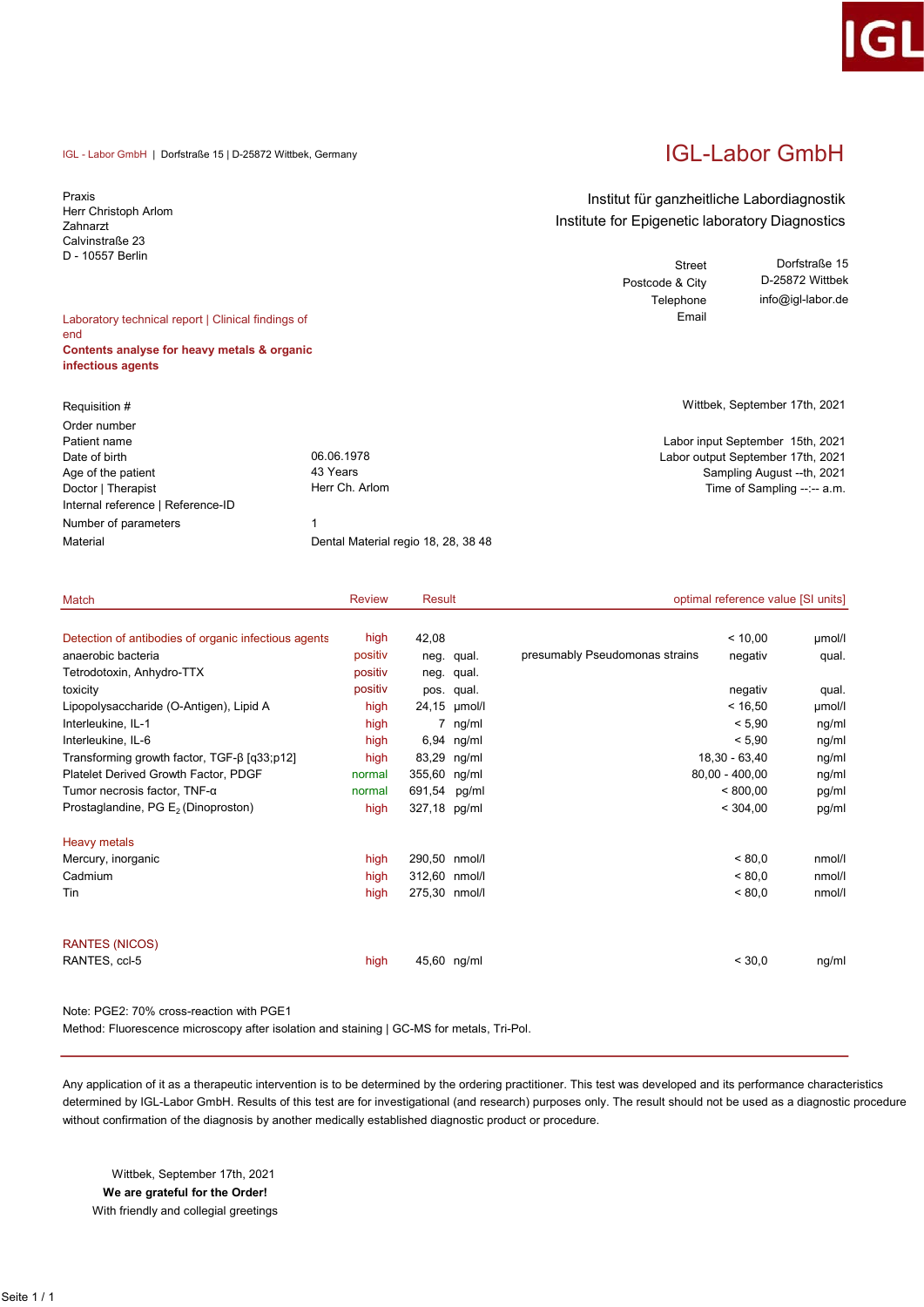

# IGL-Labor GmbH

Street Dorfstraße 15

info@igl-labor.de

Institut für ganzheitliche Labordiagnostik Institute for Epigenetic Laboratory Diagnostics

> Postcode & City Telephone<br>Email

IGL - Labor GmbH | Norderweg 20 | D-25872 Wittbek, Germany

Praxis Herr Christoph Arlom Zahnarzt Calvinstraße 23 D - 10557 Berlin

Laboratory technical report | Clinical findings of end **Contents analyse for heavy metals & organic infectious agents**

| Requisition #                                          |                                                   |               | Wittbek, February 04th, 2021         |
|--------------------------------------------------------|---------------------------------------------------|---------------|--------------------------------------|
| Order number                                           |                                                   |               |                                      |
| Patient name                                           |                                                   |               | Labor input February 03th, 2021      |
| Date of birth                                          | 03.02.1965                                        |               | Labor output February 04th, 2021     |
| Age of the patient                                     | 56 Jahre                                          |               | Blood collection February 01th, 2021 |
| Doctor   Therapist                                     | Herr Ch. Arlom                                    |               | Acceptance time 03:21 p.m.           |
| Internal reference   Reference-ID                      |                                                   |               | Laboratory Time Code 10:30           |
| Number of parameters                                   |                                                   |               | Prefabrication available -           |
| Material                                               | Dental Material regio 18, 17                      |               |                                      |
| DNA Examinations, pathological values<br>Investigation | Double checked<br>Analysis councilarist, curative |               |                                      |
|                                                        |                                                   |               |                                      |
| Match                                                  | <b>Review</b>                                     | <b>Result</b> | optimal reference value [SI units]   |

| Detection of antibodies of organic infectious agents | high    |               | 15,52 µmol/l |                                | < 10,00          | umol/l |
|------------------------------------------------------|---------|---------------|--------------|--------------------------------|------------------|--------|
| anaerobic bacteria                                   | positiv |               | pos. qual.   | presumably Pseudomonas strains | negativ          | qual.  |
| Tetrodotoxin, Anhydro-TTX                            | positiv | neg           | qual.        |                                |                  |        |
| toxicity                                             | positiv | neg           | qual.        |                                | negativ          | qual.  |
| Lipopolysaccharide (O-Antigen), Lipid A              | normal  | 14            | µmol/l       |                                | < 16,50          | µmol/l |
| Interleukine, IL-1                                   | high    |               | 7,84 ng/ml   |                                | < 5.90           | ng/ml  |
| Interleukine, IL-6                                   | high    |               | 10,02 ng/ml  |                                | < 5.90           | ng/ml  |
| Transforming growth factor, $TGF-\beta [q33;p12]$    | high    | 81,46 ng/ml   |              |                                | 18,30 - 63,40    | ng/ml  |
| Platelet Derived Growth Factor, PDGF                 | normal  | 321,25 ng/ml  |              |                                | $80,00 - 400,00$ | ng/ml  |
| Tumor necrosis factor, TNF-a                         | normal  | 706,92 pg/ml  |              |                                | < 800,00         | pg/ml  |
| Prostaglandine, PG E <sub>2</sub> (Dinoproston)      | normal  | 286,14 pg/ml  |              |                                | < 304,00         | pg/ml  |
| <b>Heavy metals</b>                                  |         |               |              |                                |                  |        |
| Tin                                                  | high    | 233,50 nmol/l |              |                                | < 80.0           | nmol/l |
| Antimony                                             | high    |               | 198,4 nmol/l |                                | < 80.0           | nmol/l |
| Lead                                                 | high    |               | 215,7 nmol/l |                                | < 80.0           | nmol/l |
| Mercury, inorganic                                   |         | 299,3         |              |                                |                  |        |
| <b>RANTES (NICOS)</b>                                |         |               |              |                                |                  |        |
| RANTES, ccl-5                                        | high    |               | 48,22 ng/ml  |                                | < 30.0           | ng/ml  |

Note: PGE2: 70% cross-reaction with PGE1

Method: Fluorescence microscopy after isolation and staining | GC-MS for metals, Tri-Pol.

Any application of it as a therapeutic intervention is to be determined by the ordering practitioner. This test was developed and its performance characteristics determined by IGL-Labor GmbH. Results of this test are for investigational (and research) purposes only. The result should not be used as a diagnostic procedure without confirmation of the diagnosis by another medically established diagnostic product or procedure.

 Wittbek, February 04th, 2021 **We are grateful for the Order!** With friendly and collegial greetings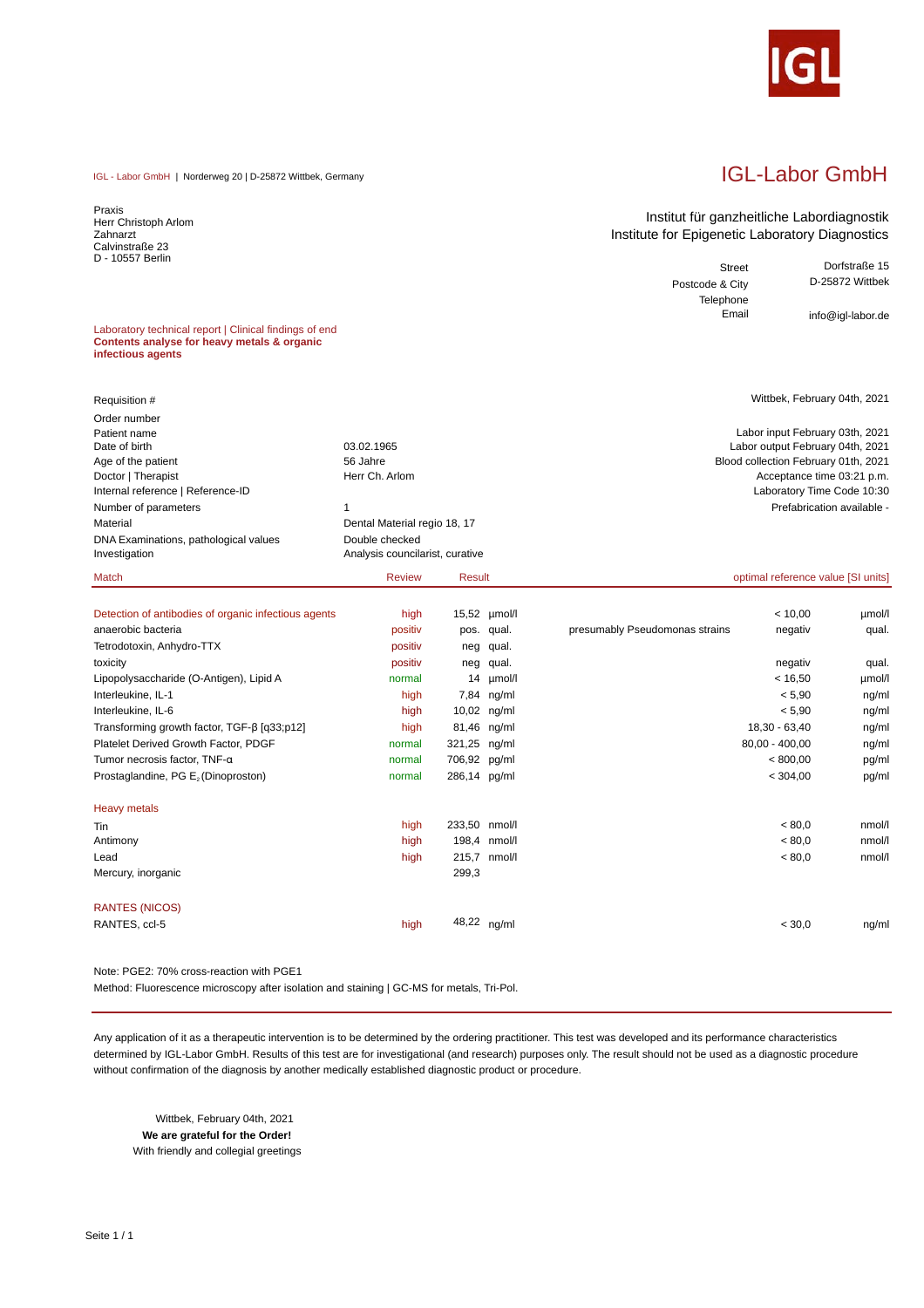#### IGL - Labor GmbH | Dorfstraße 15 | D-25872 Wittbek, Germany

Praxis Herr Christoph Arlom Zahnarzt Calvinstraße 23 D - 10557 Berlin

### Laboratory technical report | Clinical findings of end Contents analyse for heavy metals & organic infectious agents

| Requisition #                     |                              |
|-----------------------------------|------------------------------|
| Order number                      |                              |
| Patient name                      |                              |
| Date of birth                     | 28.03.1957                   |
| Age of the patient                | 64 Years                     |
| Doctor   Therapist                | Herr Ch. Arlom               |
| Internal reference   Reference-ID |                              |
| Number of parameters              |                              |
| Material                          | Dental Material regio 18, 28 |

# IGL-Labor GmbH

### Institut für ganzheitliche Labordiagnostik Institute for Epigenetic laboratory Diagnostics

Street Postcode & City Telephone Email Dorfstraße 15 D-25872 Wittbek info@igl-labor.de

Wittbek, September 15th, 2021

Labor input September 10th, 2021 Labor output September 15th, 2021 Sampling September 01th, 2021 Time of Sampling 10:00 a.m.

| Match                                                | <b>Review</b> | Result        |              | optimal reference value [SI units]        |        |
|------------------------------------------------------|---------------|---------------|--------------|-------------------------------------------|--------|
|                                                      |               |               |              |                                           |        |
| Detection of antibodies of organic infectious agents | high          | 94,00         |              | < 10,00                                   | µmol/l |
| anaerobic bacteria                                   | positiv       |               | pos. qual.   | presumably Pseudomonas strains<br>negativ | qual.  |
| Tetrodotoxin, Anhydro-TTX                            | positiv       |               | pos. qual.   |                                           |        |
| toxicity                                             | positiv       |               | pos. qual.   | negativ                                   | qual.  |
| Lipopolysaccharide (O-Antigen), Lipid A              | high          |               | 31,56 µmol/l | < 16,50                                   | µmol/l |
| Interleukine, IL-1                                   | high          |               | 10,22 ng/ml  | < 5,90                                    | ng/ml  |
| Interleukine, IL-6                                   | high          |               | 8,49 ng/ml   | < 5,90                                    | ng/ml  |
| Transforming growth factor, TGF-β [q33;p12]          | high          | 176,26 ng/ml  |              | 18,30 - 63,40                             | ng/ml  |
| Platelet Derived Growth Factor, PDGF                 | high          | 508,11 ng/ml  |              | $80,00 - 400,00$                          | ng/ml  |
| Tumor necrosis factor, $TNF-\alpha$                  | high          | 1012,65       | pg/ml        | < 800,00                                  | pg/ml  |
| Prostaglandine, PG E <sub>2</sub> (Dinoproston)      | high          | 497,26 pg/ml  |              | < 304,00                                  | pg/ml  |
| <b>Heavy metals</b>                                  |               |               |              |                                           |        |
| Mercury, inorganic                                   | high          | 295,30 nmol/l |              | < 80.0                                    | nmol/l |
| Palladium                                            | high          | 344,80 nmol/l |              | < 80.0                                    | nmol/l |
| Cadmium                                              | high          | 415,20 nmol/l |              | < 80.0                                    | nmol/l |
| <b>RANTES (NICOS)</b>                                |               |               |              |                                           |        |
| RANTES, ccl-5                                        | high          | 225,08 ng/ml  |              | < 30.0                                    | ng/ml  |

### Note: PGE2: 70% cross-reaction with PGE1

Method: Fluorescence microscopy after isolation and staining | GC-MS for metals, Tri-Pol.

Any application of it as a therapeutic intervention is to be determined by the ordering practitioner. This test was developed and its performance characteristics determined by IGL-Labor GmbH. Results of this test are for investigational (and research) purposes only. The result should not be used as a diagnostic procedure without confirmation of the diagnosis by another medically established diagnostic product or procedure.

 Wittbek, September 15th, 2021 We are grateful for the Order! With friendly and collegial greetings